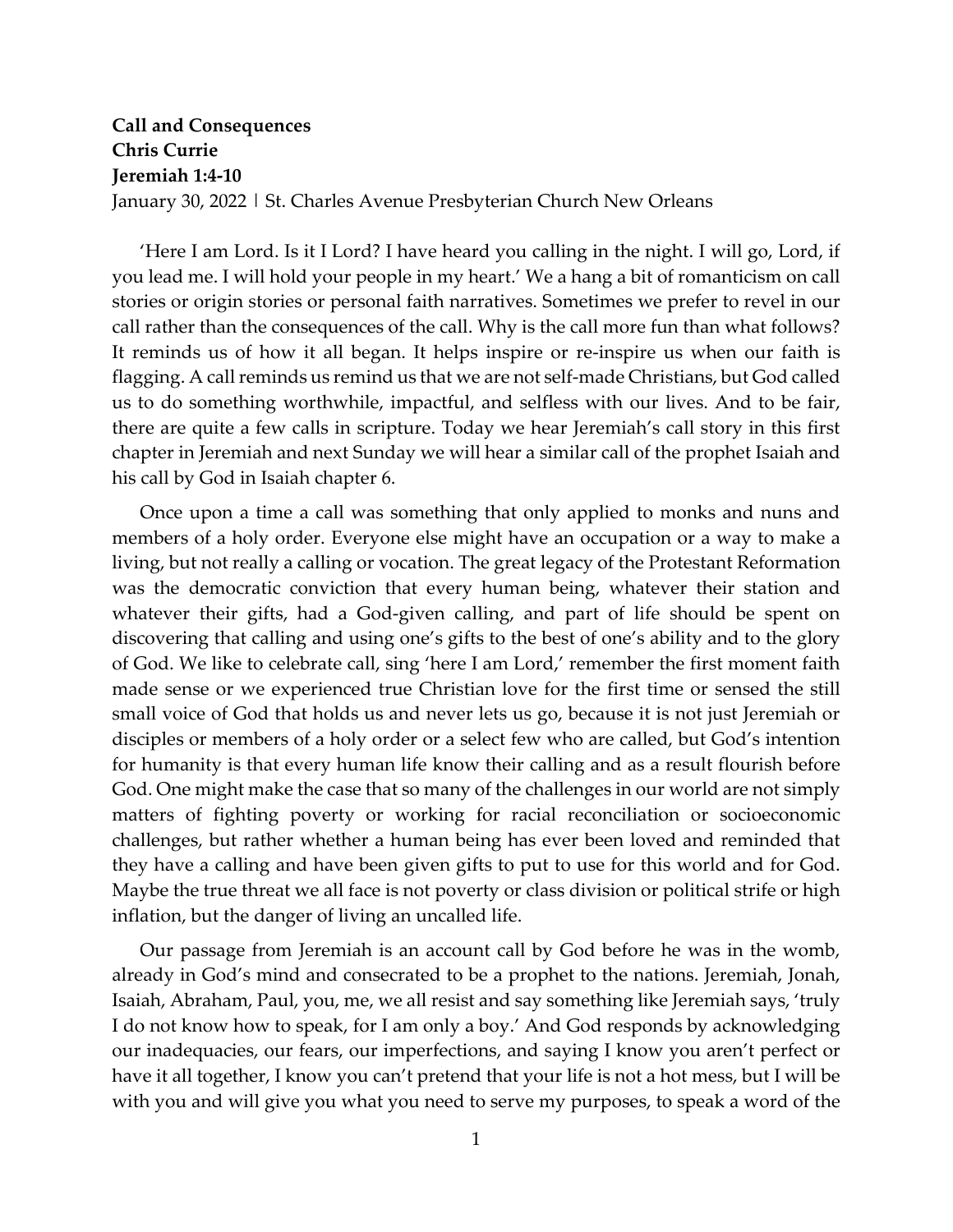Lord, to go where I send you, to speak to whom I send you. Maybe we like to remember these stories when life gets complicated or there are no easy choices or we adrift or in the trenches and need every ounce of inspiration, remembering, and purpose we can get. One of the most beautiful parts of a baptism, not to take anything away from the baptizee, but one of the most beautiful parts of a baptism is when the whole congregation is asked to remember your baptism and to be grateful. Maybe that is what these call stories do for us…help us to remember who we are, whose we are, and that we have been given gifts by God to put to use for the sake of others in this world.

As beautiful, inspirational, and foundational as our call may be, where it takes us and what it demands from us may be even more moving and challenging and remarkable. On my desk I have three irreplaceable reminders to remind me who I am and what we are about as a Christian community. The first we have already touched upon…words from the French Reformed church baptismal liturgy that say, 'Little child, for you Jesus Christ came into the world, he did battle in the world, he suffered; for you he went through the agony of Gethsemane and the darkness of Calvary; for you he cried, 'It is fulfilled;' for you he triumphed over death…for you, and you, little child, do not yet know anything about this. But this is the statement of the apostle confirmed, 'We love God because he first loved us.' To be baptized is to be called; to be baptized is to be claimed by God; to be baptized is to be invited to live, as the spiritual sings, 'I'm gonna live so God can use me.' The second desk reminder is a charge and blessing that comes from the apostle Paul to live in the world with courage, hold onto what is good, return no one evil for evil, and the third is quotation from the book *Sisters of Sinai*. In a previous church the book was recommend by our church librarian and she was a retired schoolteacher who volunteered in the library but took the job more seriously than many paid employees. She was a voracious reader and a good stubborn tough love Presbyterian retired teacher who was never afraid to tell you what she thought, what you ought to be considered about, and definitely wanted to tell you what you should be reading. *Sisters of Sinai* was a book I made up my mind I was not going to read simply because she was always telling me how much I needed to read it. I put it off. And I refused to allow myself to be browbeaten into reading that book. But a funny thing happened. I wasn't the only one this librarian was evangelizing and hectoring about what books they should be reading. And the more people who relented and read the book couldn't stop talking about how great it was. Over time, the church librarian grew feeble and got sick and was unable to run the library from home, but she tried her best as long as she could. And finally, I relented, and decided I would read the book she thought was so important and good; and I did. And it was wonderful and the third quote that sits on my desk comes from the Sisters of Sinai, a story of two  $19<sup>th</sup>$  century women who grew up in a small village in Scotland and became acclaimed scholars in biblical studies, basically self-taught and traveled to the most remote parts of the world looking for manuscripts and fragments of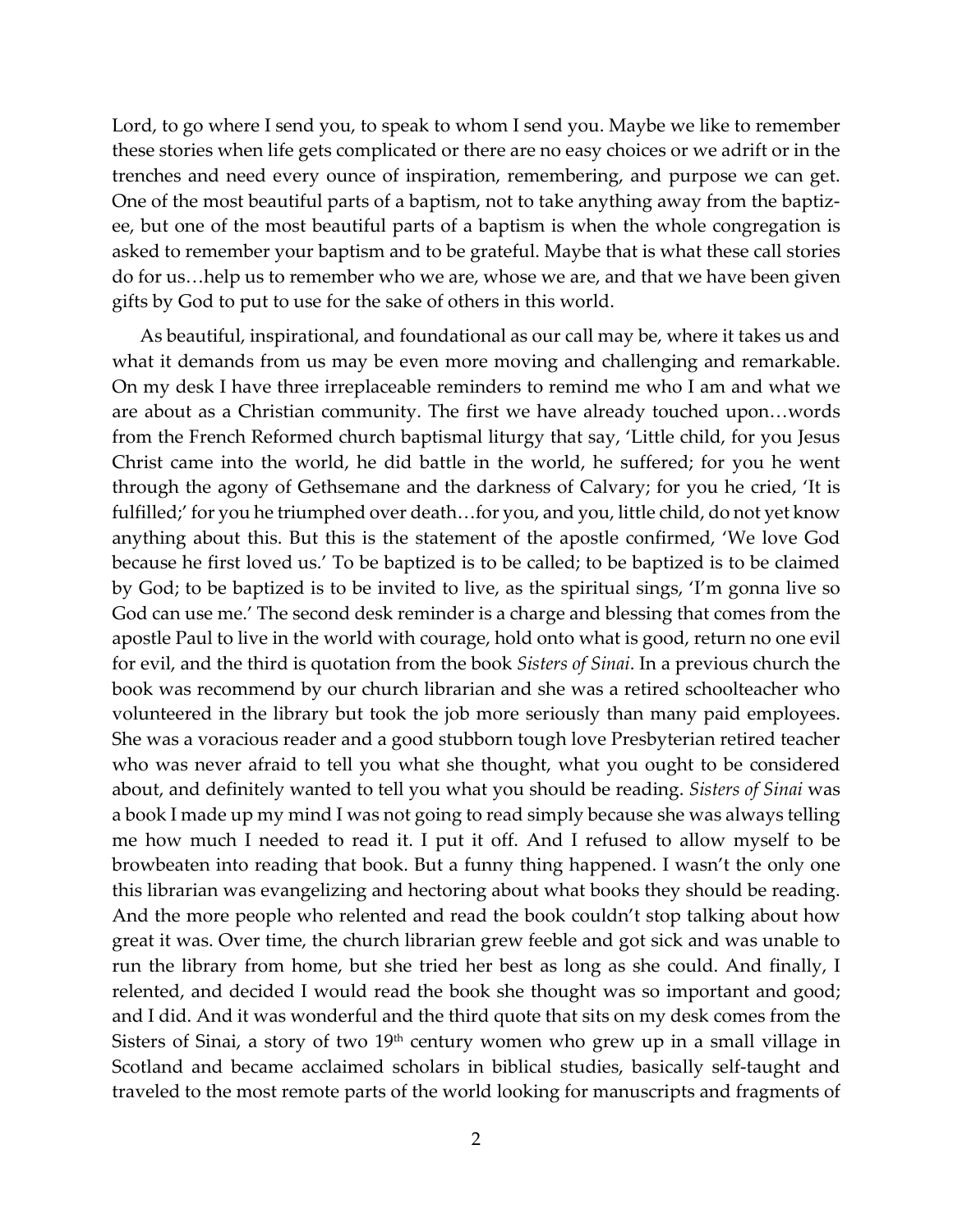the earliest scriptures which they could read whether in Arabic, Aramaic, Syriac, Greek, or Hebrew. Long story short here is the quotation that sits on my desk about Agnes and Margaret Smith: 'they imbibed a brand of what might be called 'fearless Presbyterianism,' which, because it was confident of the basics, was prepared to consider all opposition cool-headedly. Their own view on particular providence was evident in one of their traveling maxims: 'God knows the hour of our end.' For Agnes and Margert, this meant that there was no point in worrying about a storm at sea or getting lost in the desert, if this was the time at which God knew you would die, then you would; and if it was not, you would not. (Not all who traveled with them found this view reassuring.) Above all (and here is the part that makes their words have a permanent place on my desk), above all they took from their childhood formation the stoutly Presbyterian principle that one must *do* something worthwhile with one's life. Everyone, no matter how humble their station, had a God-given calling—it was just a question of finding out what that might be.'[1](#page-2-0) Sometimes God speaks to us through a burning bush, sometimes God calls us through mountaintop encounter, sometimes God puts the words on our lips, sometimes God speaks to us through the routine and mystery of worship, and sometimes God even speaks to us through a stubborn willful church librarian.

In 1965, Donald Shriver, a religion professor who would later serve as President of Union Theological Seminary in New York City, published a book of sermons entitled the *Unsilent South*. These were sermons preached by Presbyterian ministers between 1955 and 1965 roughly, they were people who had been called like Jeremiah, who had been installed and sung 'Here I am, Lord,' and in many cases they had listened hard to the scriptural text and looked at the challenges in their community, and they were led to preach a nonsegregated gospel or participate in a local civil rights commission, or invite an African-American to worship at their church. The sermons preached, especially looking back, are not all that strident or forceful or imperative even; all in their own ways were encouraging their particular congregations to give such a kingdom consideration, to question their divisions, to seek a better way. And in many of the cases of these sermons, the end result was much the same as our passage from Luke today were Jesus is not only run out of his hometown, but almost run off a cliff. Hastily called session meetings were called, ministers and their families were asked to be gone by the end of the week, for once in their lives Presbyterian committees were moving swiftly, and all of this, Donald Shriver reminds us, was part and parcel the 'price that faithful people paid because in love they sought to bring home to their congregations the word of God which burned in their hearts.'[2](#page-2-1)

<span id="page-2-0"></span><sup>1</sup> Janet Soskice, *Sisters of Sinai*, 15.

<span id="page-2-1"></span><sup>2</sup> Donald Shriver, 'Foreword,' *The Unsilent South*, p.9.